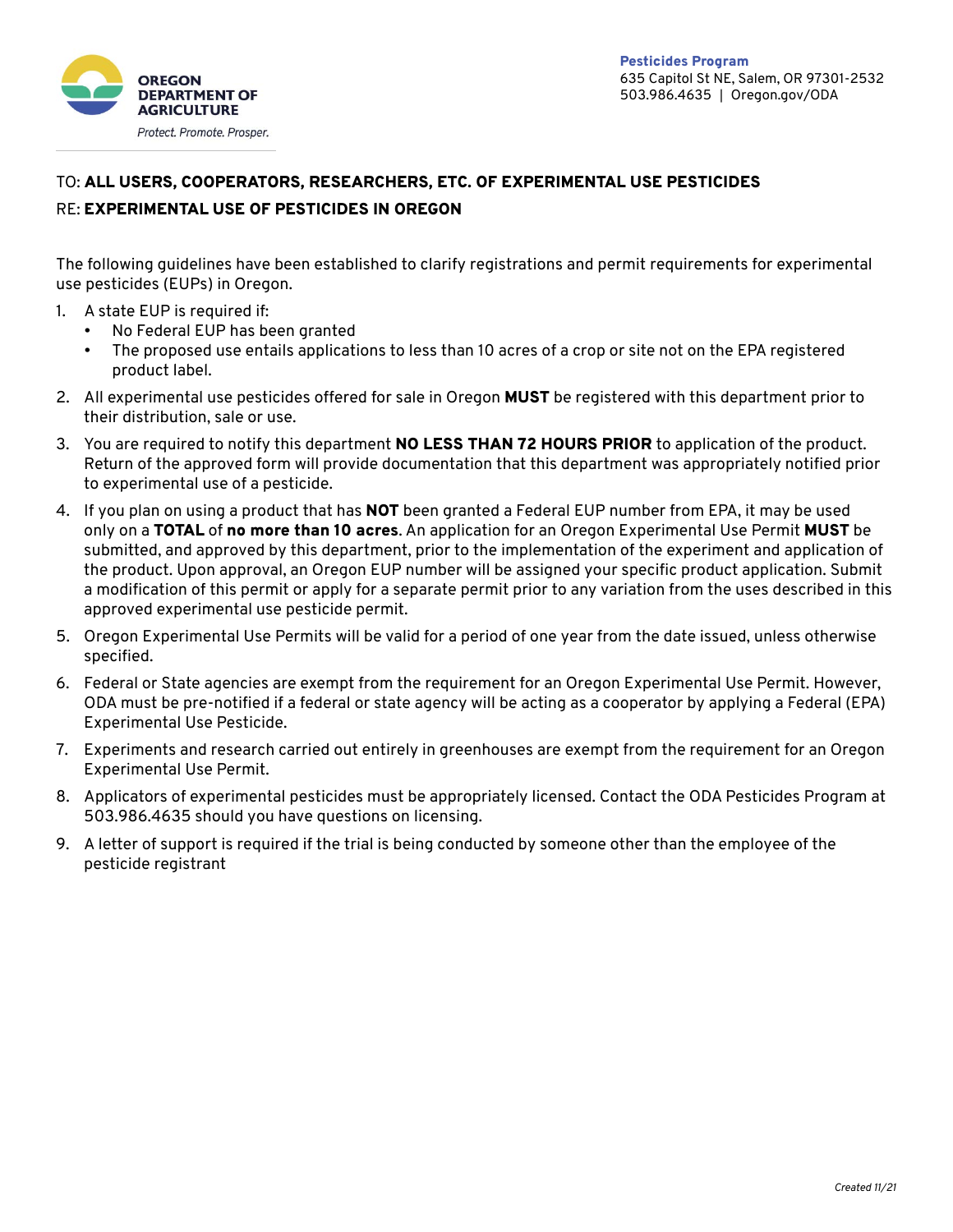## **Oregon Experimental Use Pesticide (OEUP) Permit Application**



**Pesticides Program** 503.986.4635

*Created 11/21*

Complete the following information in regard to the experimental use of a pesticide in the State of Oregon. This authorization form must be submitted at least 30 days prior to intended use of the product. Departmental approval must be obtained prior to use. Failure to obtain approval is in violation of FIFRA Section 12(a) (2) (H). This permit is required for all State EUPs. Please include product label and experiment protocol.

| <b>Product Name</b>                                                     |                                               |  |                     |       | EPA Reg. No.                |                |  |  |  |
|-------------------------------------------------------------------------|-----------------------------------------------|--|---------------------|-------|-----------------------------|----------------|--|--|--|
| Manufacturer                                                            |                                               |  |                     |       |                             |                |  |  |  |
| Registered in Oregon?                                                   | Yes<br>No                                     |  | Active Ingredients: |       |                             |                |  |  |  |
| Adverse Properties of Active Ingredient(s)                              |                                               |  |                     |       |                             |                |  |  |  |
| <b>EXPERIMENTAL USE REQUESTED ON</b>                                    |                                               |  |                     |       |                             |                |  |  |  |
| Crop / Site                                                             |                                               |  |                     |       | Target Pest(s)              |                |  |  |  |
| Preharvest Interval                                                     |                                               |  |                     |       | Re-entry Interval           |                |  |  |  |
| Maximum Residue Level (MRL/tolerance)                                   | ppm                                           |  |                     |       |                             |                |  |  |  |
| SPECIFIC EXPERIMENTAL PLOT INFORMATION                                  |                                               |  |                     |       |                             |                |  |  |  |
| <b>Physical Location</b>                                                |                                               |  |                     |       |                             |                |  |  |  |
| Grower/Cooperator Name                                                  |                                               |  |                     | Phone |                             |                |  |  |  |
| <b>Trial Size Acreage</b>                                               |                                               |  |                     |       | <b>Land Use After Trial</b> |                |  |  |  |
| Significant bordering landmarks<br>(structures, waterways, crops, etc.) |                                               |  |                     |       |                             |                |  |  |  |
| <b>Starting Date and Repeat Application Dates</b>                       |                                               |  |                     |       |                             |                |  |  |  |
| <b>Application Rate</b>                                                 |                                               |  | Dilution            |       |                             | <b>Diluent</b> |  |  |  |
| <b>Application Method</b>                                               | <b>Crop Disposition</b>                       |  |                     |       |                             |                |  |  |  |
| Purpose                                                                 | Phytotoxicity<br>Other<br>Efficacy<br>Residue |  |                     |       |                             |                |  |  |  |
| <b>OEUP REQUEST</b>                                                     |                                               |  |                     |       |                             |                |  |  |  |
| Made By                                                                 |                                               |  |                     |       |                             |                |  |  |  |
| <b>Mailing Address</b>                                                  |                                               |  |                     |       |                             |                |  |  |  |
| Pesticide Applicator                                                    |                                               |  |                     |       | OR License No.              |                |  |  |  |
| Phone                                                                   |                                               |  |                     |       | Email                       |                |  |  |  |

| Signature                    | Title     |               | Date          |                |    |  |  |  |  |  |
|------------------------------|-----------|---------------|---------------|----------------|----|--|--|--|--|--|
| DEPARTMENT USE ONLY BELOW    |           |               |               |                |    |  |  |  |  |  |
| Oregon EUP No.               |           | Date Approved |               | <b>Expires</b> |    |  |  |  |  |  |
| Comments:                    |           |               |               |                |    |  |  |  |  |  |
| <b>Final Report Required</b> | Yes<br>No |               | Crop Destruct | Yes            | No |  |  |  |  |  |
| <b>State Official</b>        |           |               | Title         |                |    |  |  |  |  |  |

**Permit is contingent upon the conditions stated on the reverse side of form. Read and comply with all applicable regulations.**